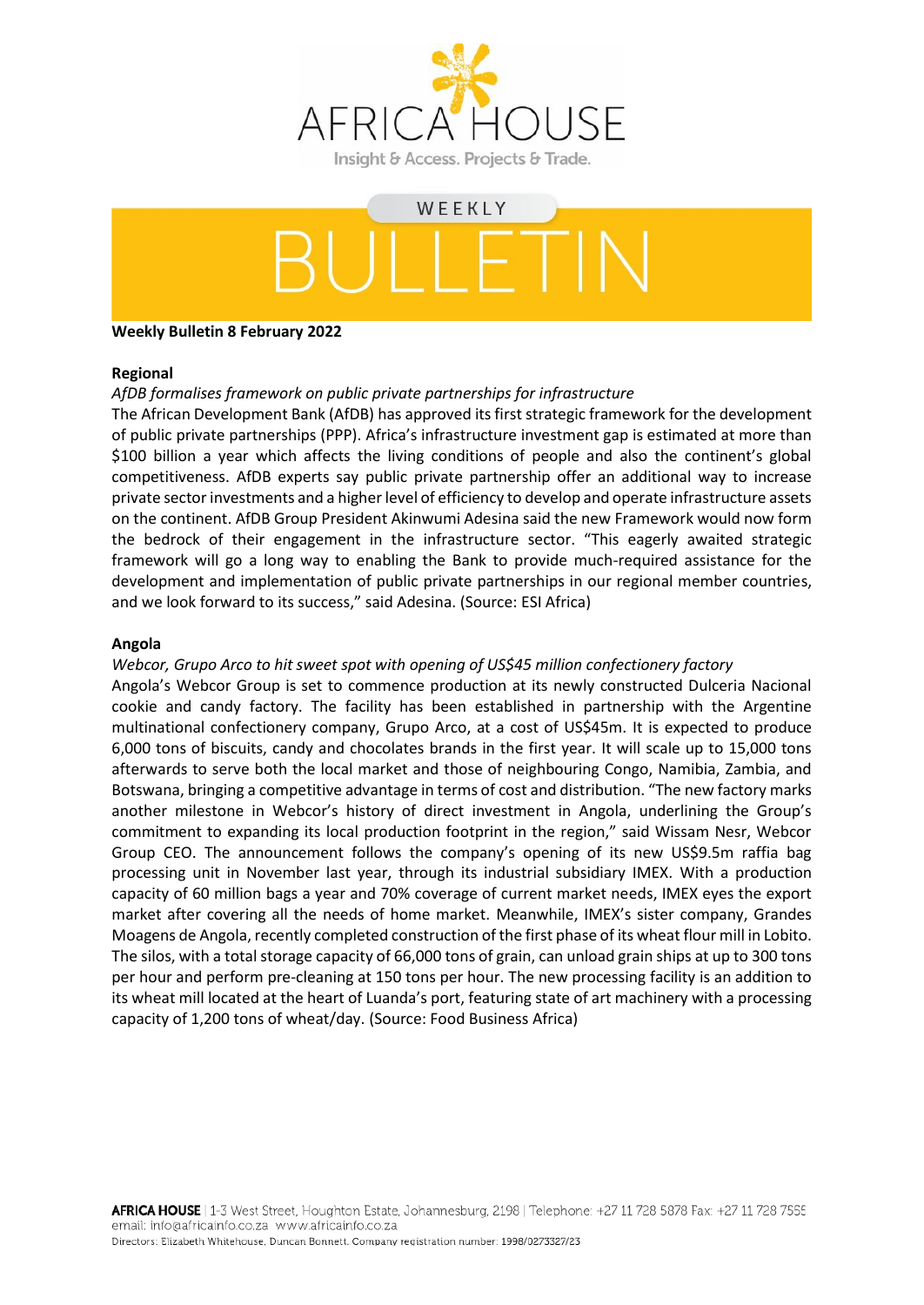

#### **Angola**

#### *DP World to work with Angolan government to develop country's logistics sector*

DP World and the Government of Angola, on Wednesday  $2<sup>nd</sup>$  February signed a Memorandum of Understanding (MoU) which will see both parties cooperating to further develop the country's trade and logistics sector. The MoU paves the way for the two parties to enter into formal discussions to explore cooperation in the areas of ports and terminals, special economic zones and logistics parks, cross border trade facilitation, trade finance and marine services, as well as logistics support in other commodity-based sectors.On 1 March 2021 DP World began operations at the Multipurpose Terminal (MPT) at the Port of Luanda after having been awarded a 20-year concession to manage, operate and modernise the facility. Since then, DP World Luanda has invested in new equipment and facilities, technology and the development and training of staff, as part of a US\$190 million initial investment to transform the terminal into a major maritime hub along the western coast of Southern Africa. Ricardo Viegas d'Abreu, Angola's Minister of Transports, described DP World as a strategic partner for the transport and logistics sector in Angola. He said DP World brought together the professionalism and skills necessary to drive the vision of an integrated and sustainable economy, with an effective and efficient logistics chain. (Source: Africa Ports)

#### **DR Congo**

#### *Tshisekedi launches construction of Congo's first deep-water port*

Democratic Republic of Congo President Felix Tshisekedi has launched the construction of the country's first deep-water port, a \$1.2 billion project that has drawn criticism for being built on the edge of a protected wetlands. Banana Port, to be built by Dubai's port giant DP World, will border Congo's Mangrove Marine Park, a nature reserve that contains a variety of vulnerable or endangered plant and animal species. The port at Banana, a sandy spit of land at the mouth of Congo River, will process 322,000 containers per year, Congolese Minister of Industry Julien Paluku said on Twitter, posting a picture of Tshisekedi laying the first stone of the project. Congo's Presidency said on Twitter that Tshisekedi was realising an old dream of the country for a deep-water port on the Atlantic Ocean, which would be completed in 2025. In December DP World said the first phase of the port will include a 600-meter (1,968.5-foot) quay with an 18-metre (59-foot) draft, to be completed in 12 months. (Source: Reuters)

#### **Kenya**

# *Kenya plans more big projects amid surging cost fears*

Kenya will continue spending massively on infrastructure projects in the five years to 2027, in what will keep the country as a big construction site for the next decade. In its new medium-term plan, the Treasury says it will prioritise spending to upgrade the nation's rail system, road network and building of new power plants despite mounting concerns of the high costs of the projects that in the past fuelled a controversial debt binge by the government. "The fourth medium-term plan will prioritise increased investments in improving infrastructure so as to lower the cost of doing business which in turn improves national competitiveness and productivity," says a concept note presented yesterday by Treasury teams at the start of the budget-making process. "It will fast track expansion and rehabilitation of national and county roads, model Jomo Kenyatta International Airport into an aviation hub, expansion and modernisation of airports and rehabilitation of airstrips." Economists under the plan are also calling for the continued modernisation of sea and inland ports and the expansion of rehabilitation of railway infrastructure to facilitate seamless connectivity. The plan will also accelerate the transition to clean energy, promote energy efficiency and shift to auctions as a successor to the feed-in-tariffs policy to address high electricity tariffs. (Source: Business Daily)

#### **Mozambique**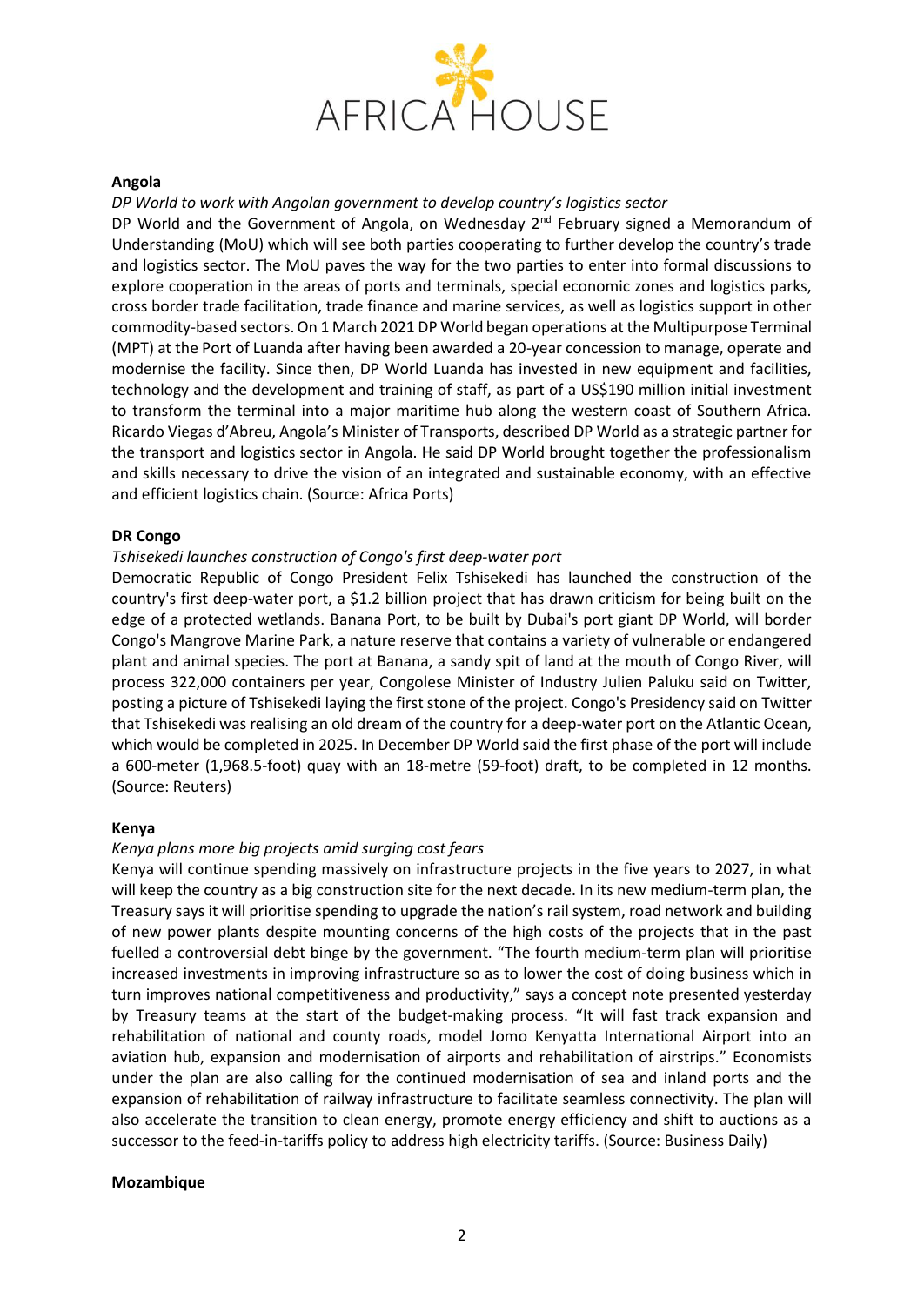

# *TotalEnergies aims to restart \$20 billion Mozambique LNG project in 2022*

TotalEnergies CEO Patrick Pouyanne has said the French firm aimed to restart a \$20 billion liquefied natural gas (LNG) project in the north of Mozambique that was halted by an insurgent group with links to Islamic State almost a year ago. "When I will see that life is back to normality, which means having some state services and population, then the project can restart," Pouyanne said on a visit to Mozambique on Monday. "My objective is that we will restart in 2022." TotalEnergies had intended for the project to produce its first cargo in 2024. "A lot of progress has been done and frankly in a very short period of time," Pouyanne told reporters, after signing a deal to train 2,500 young Mozambicans in a way that will help them contribute to the project, such as growing vegetables which they can then sell to feed workers on the project. However more steps needed to be taken to ensure these achievements were sustainable, he said, adding that this also included a return to normality in towns that were left largely abandoned, without any public services. (Source: Reuters)

## **Mozambique**

# *Mozambique's graphite for Tesla's EV car batteries*

Graphite mined from Mozambique's Balama will be part of the supplies to Tesla's Electric Vehicles Assembly plants from 2025. But the US based electric car maker will not be purchasing the commodity directly from the East African country. Tesla will, instead, buy the material from Syrah Resources' processing plant in Vidalia, Louisiana, which sources graphite from its mine in Balama, Mozambique. Tesla plans to buy up 80% of what the plant produces — 8,000 tons of graphite per year. Graphite, a higher form of coal (crystalline form), is a key resource in the making of lithium-ion batteries, which are themselves key components in electric vehicles. The Balama mine is described, by some sources, as the world's largest high-grade graphite deposit. It is located on a 106km<sup>2</sup> mining concession within the Cabo Delgado province in the district of Namuno. (Source: Oil & Gas Africa)

## **Rwanda**

## *TotalEnergies signs MoU with Rwanda Development Board*

During a visit to the country by Patrick Pouyanné, TotalEnergies and Rwanda Development Board, a Rwandan public institution responsible for accelerating Rwanda's economic development, have signed a Memorandum of Understanding (MoU) to develop collaboration on projects related to energies. The scope of the agreement covers in particular:

- The energy products distribution (including LPG, and electric charging),
- The supply of LPG as a substitute for burning biomass,
- The renewable hydro-electricity generation,
- The development of power storage solutions for the electrical network,
- The development of Natural Based Solution for carbon storage,
- The implementation of education and training programs on new energies and the energy transition.

TotalEnergies also announced the incorporation of a local branch TotalEnergies Marketing Rwanda Ltd, and the opening of a permanent representation office in Kigali. (Source: Club of Mozambique)

## **Tanzania**

## *New Blueprint on Horticulture eyes \$1bn in export earnings*

Tanzania has rolled out a new grand strategy that will see the value of horticultural exports ballooning to \$1 billion annually by 2026. Netting the economy \$779 million annually at the moment, horticulture strategically offers Tanzania a long-term potential to create decent jobs, generate windfall foreign exchange and boost the country's poverty reduction efforts. The ambitious blueprint – which is a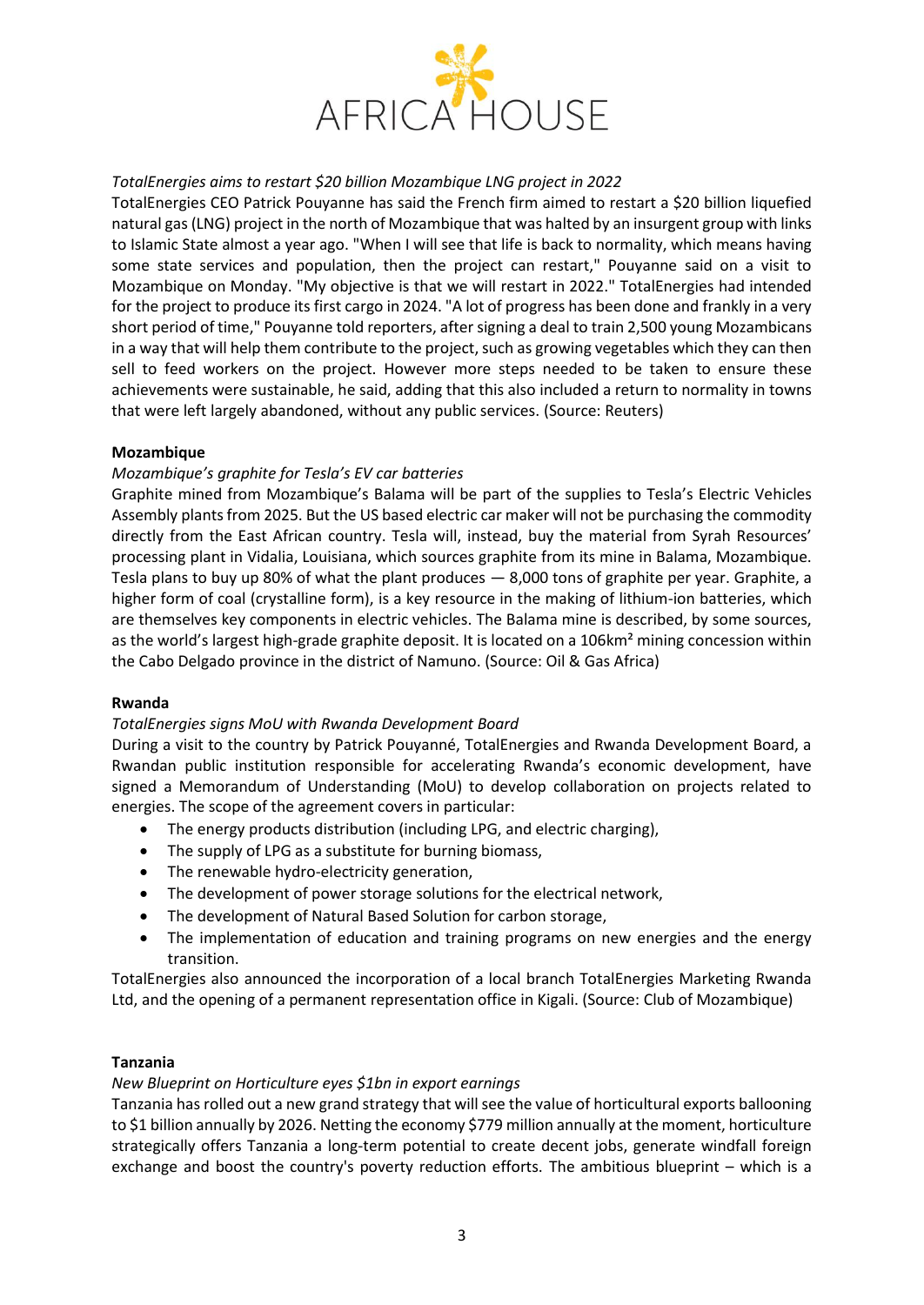

brainchild of the Tanzania Horticultural Association (Taha) – was launched during the Horticulture Business Forum and 15th Taha's Annual General Meeting in Arusha. The 45-page grand strategy seeks the joint efforts from public, private sectors and development partners to open up regional and international markets for horticulture in the coming five years. (Source: The Citizen Tanzania)

#### **Uganda**

#### *Chinese, French oil majors seal deal for Uganda megaproject*

Chinese and French oil giants have sealed a landmark \$10-billion deal to develop Uganda's energy resources and build a vast regional oil pipeline. The so-called Final Investment Decision was announced at a ceremony in Kampala by the heads of France's TotalEnergies and the China National Offshore Oil Corporation (CNOOC). "Today is the day we commit to invest \$10 billion in the Tilenga and Kingfisher projects and the 1,443-km long pipeline," TotalEnergies chairman and CEO Patrick Pouyanne said in a statement. The project aims to exploit the huge crude oil reserves at Lake Albert, a 160-kilometre (100-mile) natural border between Uganda and the Democratic Republic of Congo. The oil would be pumped from landlocked Uganda through a 1,443-kilometre (900-mile) heated pipeline -– said to become the longest of its type when completed -- through Tanzania to the Indian Ocean port of Tanga. "From today with the FID, the project will fully enter into the construction phase," he said. (Source: Africa News)

#### **Uganda**

#### *Uganda, lenders review Bukasa port financing*

Uganda plans to renegotiate a financing deal with lenders of Bukasa inland port on Lake Victoria, to save the project which has stalled at the dredging, swamp removal, and reclamation stage. Uganda is pushing for opening up the \$229 million project to African developers considered cheaper than the Belgian firms to be allowed to compete for the bids. The Ministry of Works and Transport has asked the Ministry of Finance Planning and Economic Development to renegotiate the financing agreement. "We advertised three times calling Belgian firms to develop the port but their offer price is higher than what we had planned to spend on the project," Rosemary Tibiwa, Commissioner for Transport Services told The EastAfrican. The latest bid appeared in the Brussels Times on October 20, 2021. It attracted two valid offers from Belgian construction companies specialised in dredging works, however, the two firms' offer price was higher than Uganda's Public Procurement and Disposal of Public Assets regulations ceiling. Bukasa port, part of the EAC Inland Waterway Transport Infrastructure Development Project, once completed, is expected to handle up to 5.2 million tonnes of freight annually and ease the movement of goods from the Tanzanian ports of Dar es Salaam and Tanga, via rail to Mwanza port on Lake Victoria. (Source: The East African)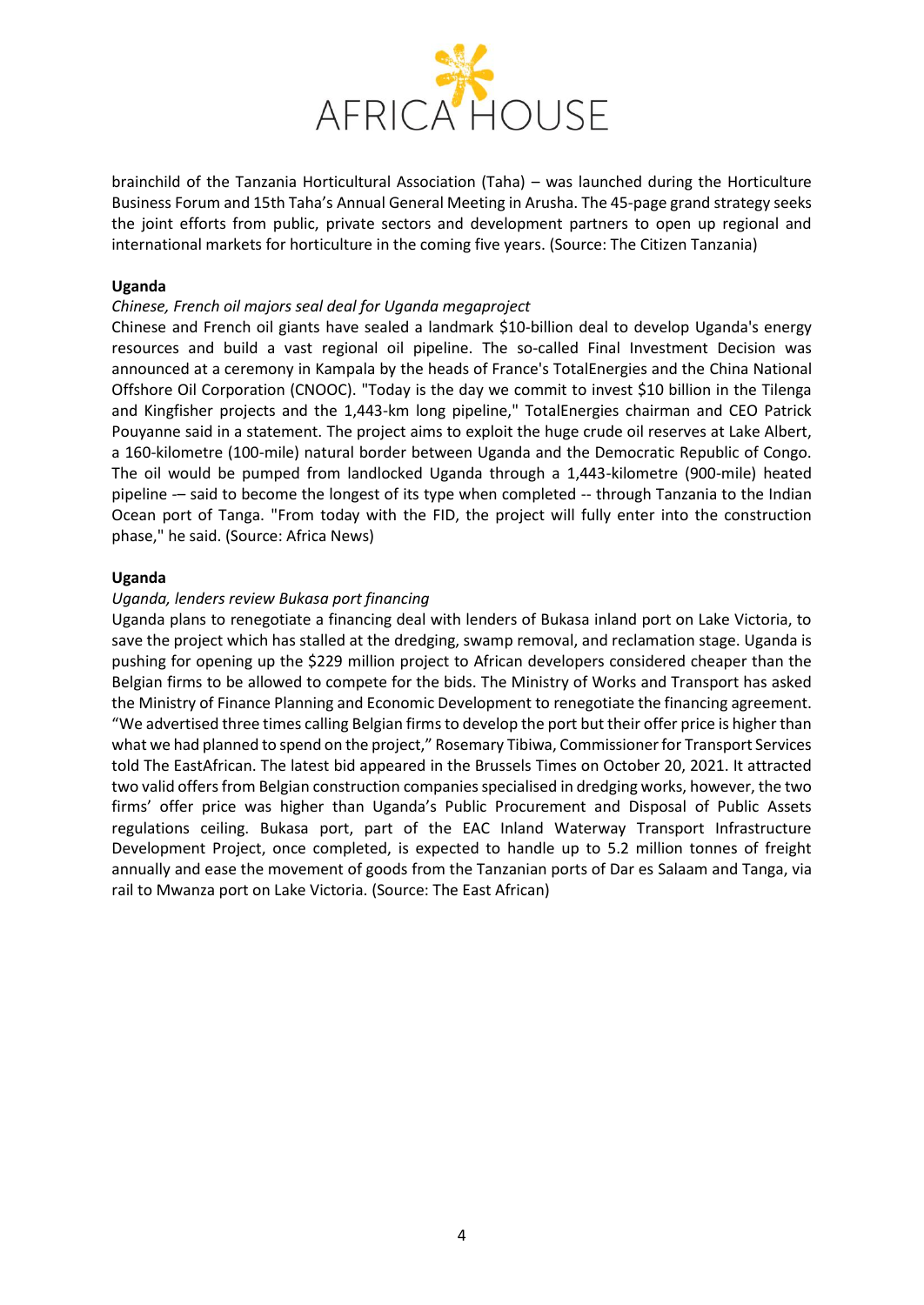

# **Upcoming Events:**

**FIDIC Asia Pacific Member Associations / companies can attend 3 Virtual Focus Groups per year at a cost of US\$20 per delegate, per webinar**

**Please contact (Nicole -** [nicole@africainfo.co.za](mailto:nicole@africainfo.co.za) **) if you would like to be added to our mailing list for Africa House events.**

## **Africa 2022**

**Date:** Wednesday, 09 February 2022 **Time:** 08h50 - 13h00 (SAST) **Venue:** Microsoft Teams *No cost to attend, registration is compulsory.* Please RSVP via the link below: <https://form.jotform.com/213412224477551>

**Agriculture Focus Group Date**: Thursday, 17 February 2022 **Time**: 09h00 - 11h30 (SAST) **Venue**: Microsoft Teams *Registration of attendance is compulsory* Please RSVP via the link below: <https://form.jotform.com/220112543461543>

**Tanzania Country Focus Group Date**: Wednesday, 23 February 2022 **Time**: 09h00 - 11h30 (SAST) **Venue**: Microsoft Teams *Registration of attendance is compulsory* Please RSVP via the link below: <https://form.jotform.com/220112743913547>

# **FORTHCOMING EVENTS**

*Inserts in bold and italics font indicate participation by Africa House:*

# **Africa House**

| Event                               | Sector                    | Location                                           | Date             | <b>Contact Details</b>                                                                                       |
|-------------------------------------|---------------------------|----------------------------------------------------|------------------|--------------------------------------------------------------------------------------------------------------|
| <b>Africa House:</b><br>Africa 2022 | Multi-<br><b>Sectoral</b> | Hybrid Event (in-<br>event &<br>person<br>Webinar) | 09 February 2022 | <b>Africa House:</b><br><b>Nicole Kruger</b><br>Telephone: 27 11 728 5878<br>E-mail: nicole@africainfo.co.za |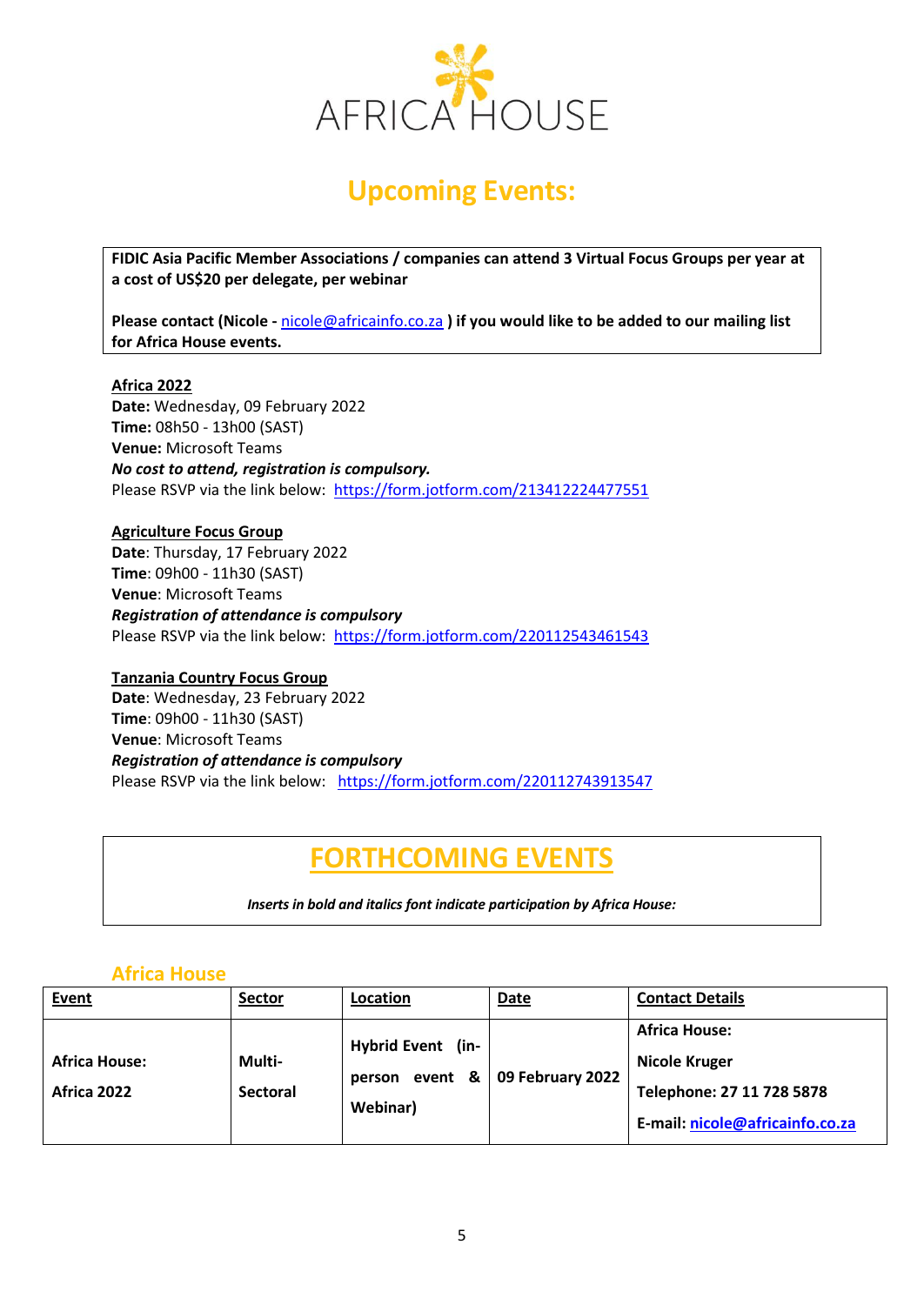

| <b>Africa</b><br>House:<br><b>Agriculture Focus Group</b><br>Africa House: Country<br><b>Focus Group</b> | <b>Agriculture</b><br>Multi-<br><b>Sectoral</b>     | Hybrid Event (in-<br>person event &<br>Webinar)<br>Webinar | 17 February<br>2022<br>23 February 2022 | <b>Africa House:</b><br><b>Nicole Drake</b><br>Telephone: 27 11 728 5878<br>E-mail: ndrake@africainfo.co.za<br><b>Africa House:</b><br><b>Nicole Kruger</b><br>Telephone: 27 11 728 5878<br>E-mail: nicole@africainfo.co.za |
|----------------------------------------------------------------------------------------------------------|-----------------------------------------------------|------------------------------------------------------------|-----------------------------------------|-----------------------------------------------------------------------------------------------------------------------------------------------------------------------------------------------------------------------------|
| Africa House: Oil & Gas<br><b>Focus Group</b>                                                            | Oil & Gas                                           | Webinar                                                    | 3 March 2022                            | <b>Africa House:</b><br><b>Nicole Drake</b><br>Telephone: 27 11 728 5878<br>E-mail: ndrake@africainfo.co.za                                                                                                                 |
| Africa House: Hotels &<br><b>Commercial</b><br>Property<br><b>Focus Group</b>                            | <b>Hotels</b><br>&<br><b>Commercial</b><br>Property | Webinar                                                    | <b>9 March 2022</b>                     | <b>Africa House:</b><br><b>Nicole Kruger</b><br>Telephone: 27 11 728 5878<br>E-mail: nicole@africainfo.co.za                                                                                                                |
| <b>Africa House: ICT Focus</b><br>Group                                                                  | <b>ICT</b>                                          | Webinar                                                    | 17 March 2022                           | <b>Africa House:</b><br><b>Nicole Drake</b><br>Telephone: 27 11 728 5878<br>E-mail: ndrake@africainfo.co.za                                                                                                                 |
| Africa<br><b>House: Mining</b><br><b>Focus Group</b>                                                     | <b>Mining</b>                                       | <b>Hybrid Event</b> (in-<br>person event &<br>Webinar)     | 31 March 2022                           | <b>Africa House:</b><br><b>Nicole Drake</b><br>Telephone: 27 11 728 5878<br>E-mail: ndrake@africainfo.co.za                                                                                                                 |
| Africa House: Health<br><b>Focus Group</b>                                                               | <b>Health</b>                                       | Webinar                                                    | <b>6 April 2022</b>                     | <b>Africa House:</b><br><b>Nicole Kruger</b><br>Telephone: 27 11 728 5878<br>E-mail: nicole@africainfo.co.za                                                                                                                |
| Africa<br><b>House:</b><br><b>Power</b><br><b>Focus Group</b>                                            | <b>Power</b>                                        | Webinar                                                    | <b>21 April 2022</b>                    | <b>Africa House:</b><br><b>Nicole Drake</b><br>Telephone: 27 11 728 5878<br>E-mail: ndrake@africainfo.co.za                                                                                                                 |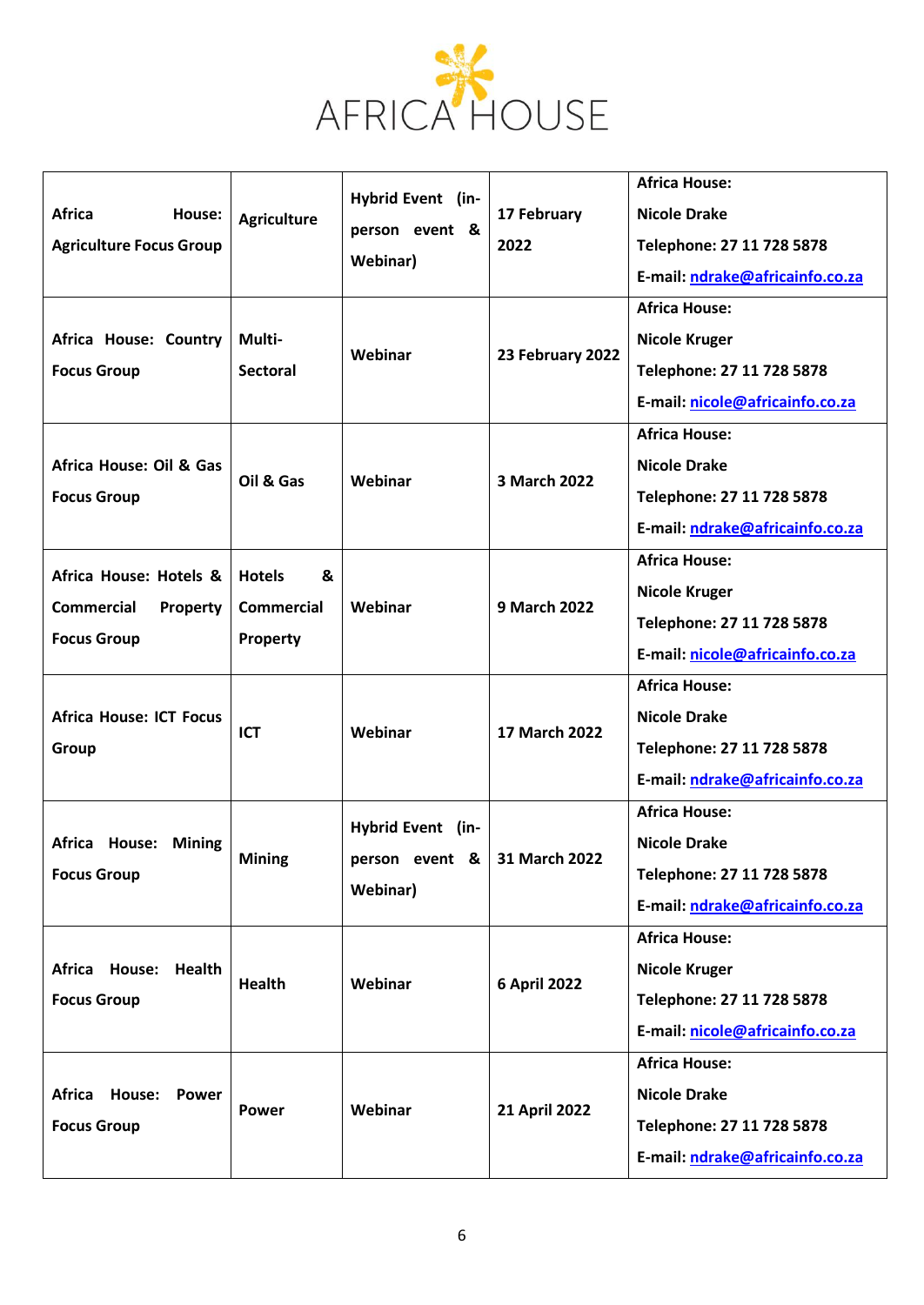

|                                                                                                               |                                 |                                     |              | <b>Africa House:</b>            |
|---------------------------------------------------------------------------------------------------------------|---------------------------------|-------------------------------------|--------------|---------------------------------|
| <b>Africa House: Transport</b><br>Logistics:<br><b>Airports</b><br><b>Airports</b><br>&<br><b>Focus Group</b> |                                 | Hybrid Event (in-                   |              | <b>Nicole Drake</b>             |
|                                                                                                               |                                 | person event &                      | 5 May 2022   | Telephone: 27 11 728 5878       |
|                                                                                                               |                                 | Webinar)                            |              | E-mail: ndrake@africainfo.co.za |
|                                                                                                               | Multi-<br><b>Sectoral</b>       | Webinar                             | 11 May 2022  | <b>Africa House:</b>            |
| Africa House: Country                                                                                         |                                 |                                     |              | <b>Nicole Kruger</b>            |
| <b>Focus Group</b>                                                                                            |                                 |                                     |              | Telephone: 27 11 728 5878       |
|                                                                                                               |                                 |                                     |              | E-mail: nicole@africainfo.co.za |
|                                                                                                               | Oil & Gas                       | Hybrid Event (in-<br>person event & | 2 June 2022  | <b>Africa House:</b>            |
| Africa House: Oil & Gas                                                                                       |                                 |                                     |              | <b>Nicole Drake</b>             |
| <b>Focus Group</b>                                                                                            |                                 |                                     |              | Telephone: 27 11 728 5878       |
|                                                                                                               |                                 | Webinar)                            |              | E-mail: ndrake@africainfo.co.za |
|                                                                                                               |                                 |                                     |              | <b>Africa House:</b>            |
| Africa House: Ports &                                                                                         | Ports & Rail                    | Webinar                             | 8 June 2022  | <b>Nicole Kruger</b>            |
| <b>Rail Focus Group</b>                                                                                       |                                 |                                     |              | Telephone: 27 11 728 5878       |
|                                                                                                               |                                 |                                     |              | E-mail: nicole@africainfo.co.za |
|                                                                                                               |                                 |                                     |              | <b>Africa House:</b>            |
| Africa House: Water &                                                                                         | Water<br>&<br><b>Sanitation</b> | Webinar                             | 23 June 2022 | <b>Nicole Drake</b>             |
| <b>Sanitation Focus Group</b>                                                                                 |                                 |                                     |              | Telephone: 27 11 728 5878       |
|                                                                                                               |                                 |                                     |              | E-mail: ndrake@africainfo.co.za |
|                                                                                                               | <b>Mining</b>                   | Webinar                             | 7 July 2022  | <b>Africa House:</b>            |
| <b>Africa</b><br><b>House: Mining</b>                                                                         |                                 |                                     |              | <b>Nicole Drake</b>             |
| <b>Focus Group</b>                                                                                            |                                 |                                     |              | Telephone: 27 11 728 5878       |
|                                                                                                               |                                 |                                     |              | E-mail: ndrake@africainfo.co.za |
|                                                                                                               | <b>Agriculture</b>              | Webinar                             | 13 July 2022 | <b>Africa House:</b>            |
| <b>Africa</b><br>House:<br><b>Agriculture Focus Group</b>                                                     |                                 |                                     |              | <b>Nicole Kruger</b>            |
|                                                                                                               |                                 |                                     |              | Telephone: 27 11 728 5878       |
|                                                                                                               |                                 |                                     |              | E-mail: nicole@africainfo.co.za |
| Africa<br><b>House:</b><br><b>Power</b><br><b>Focus Group</b>                                                 | <b>Power</b>                    | Webinar                             | 27 July 2022 | <b>Africa House:</b>            |
|                                                                                                               |                                 |                                     |              | <b>Nicole Kruger</b>            |
|                                                                                                               |                                 |                                     |              | Telephone: 27 11 728 5878       |
|                                                                                                               |                                 |                                     |              | E-mail: nicole@africainfo.co.za |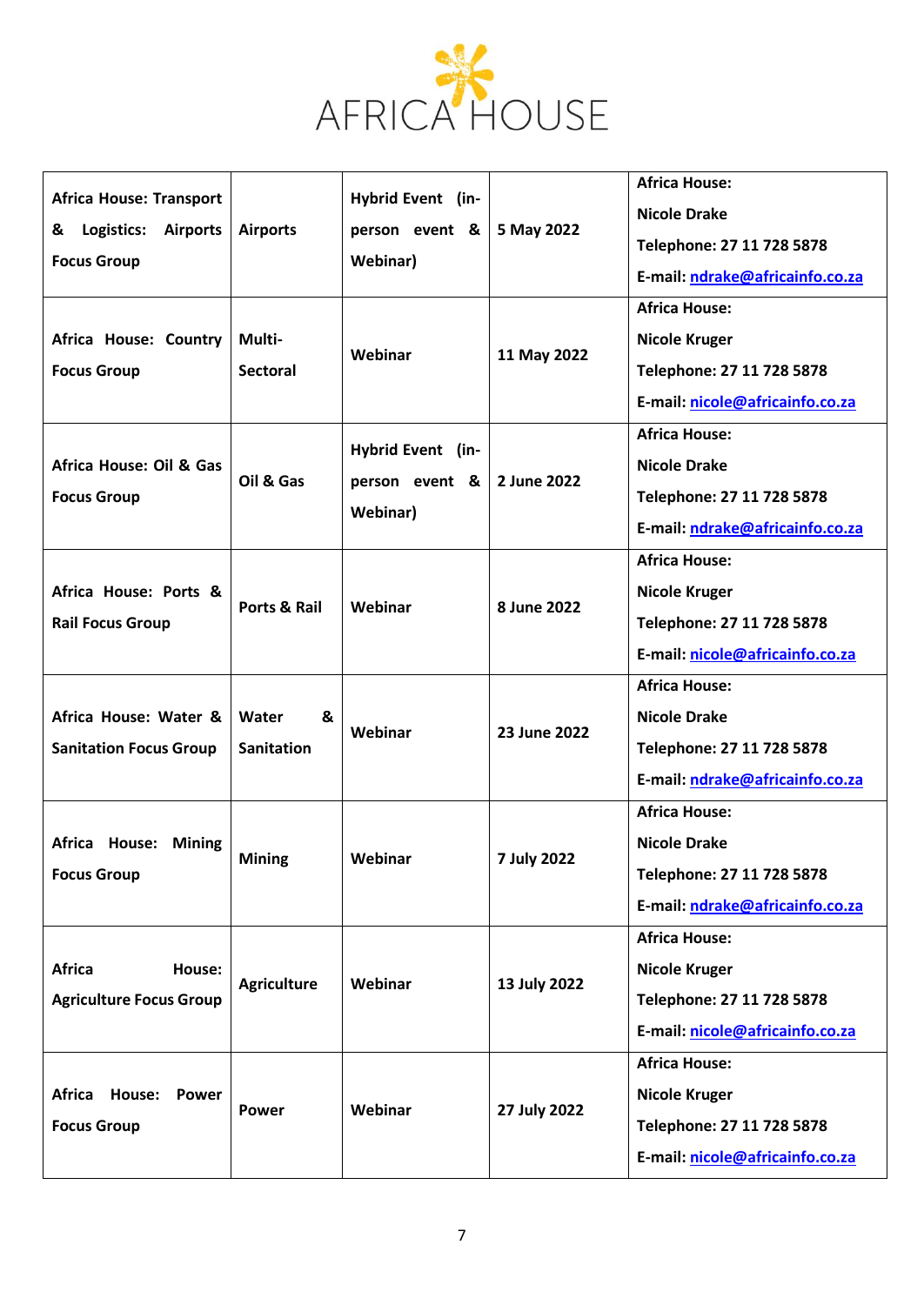

| <b>Africa</b><br>House:<br><b>Health</b><br><b>Focus Group</b>                       | <b>Health</b>                                       | Webinar | <b>11 August 2022</b> | <b>Africa House:</b><br><b>Nicole Drake</b><br>Telephone: 27 11 728 5878<br>E-mail: ndrake@africainfo.co.za<br><b>Africa House:</b> |
|--------------------------------------------------------------------------------------|-----------------------------------------------------|---------|-----------------------|-------------------------------------------------------------------------------------------------------------------------------------|
| Africa House: Hotels &<br><b>Commercial</b><br><b>Property</b><br><b>Focus Group</b> | &<br><b>Hotels</b><br><b>Commercial</b><br>Property | Webinar | <b>17 August 2022</b> | <b>Nicole Kruger</b><br>Telephone: 27 11 728 5878<br>E-mail: nicole@africainfo.co.za                                                |
| <b>Africa House: ICT Focus</b><br>Group                                              | <b>ICT</b>                                          | Webinar | <b>25 August 2022</b> | <b>Africa House:</b><br><b>Nicole Drake</b><br>Telephone: 27 11 728 5878<br>E-mail: ndrake@africainfo.co.za                         |
| Africa House: Country<br><b>Focus Group</b>                                          | Multi-<br><b>Sectoral</b>                           | Webinar | 7 September<br>2022   | <b>Africa House:</b><br><b>Nicole Kruger</b><br>Telephone: 27 11 728 5878<br>E-mail: nicole@africainfo.co.za                        |
| Africa House: Oil & Gas<br><b>Focus Group</b>                                        | Oil & Gas                                           | Webinar | 15 September<br>2022  | <b>Africa House:</b><br><b>Nicole Drake</b><br>Telephone: 27 11 728 5878<br>E-mail: ndrake@africainfo.co.za                         |
| Africa<br>House:<br><b>Mining</b><br><b>Focus Group</b>                              | <b>Mining</b>                                       | Webinar | 21 September<br>2022  | <b>Africa House:</b><br><b>Nicole Kruger</b><br>Telephone: 27 11 728 5878<br>E-mail: nicole@africainfo.co.za                        |
| Africa House: Water &<br><b>Sanitation Focus Group</b>                               | &<br>Water<br><b>Sanitation</b>                     | Webinar | <b>5 October 2022</b> | <b>Africa House:</b><br><b>Nicole Kruger</b><br>Telephone: 27 11 728 5878<br>E-mail: nicole@africainfo.co.za                        |